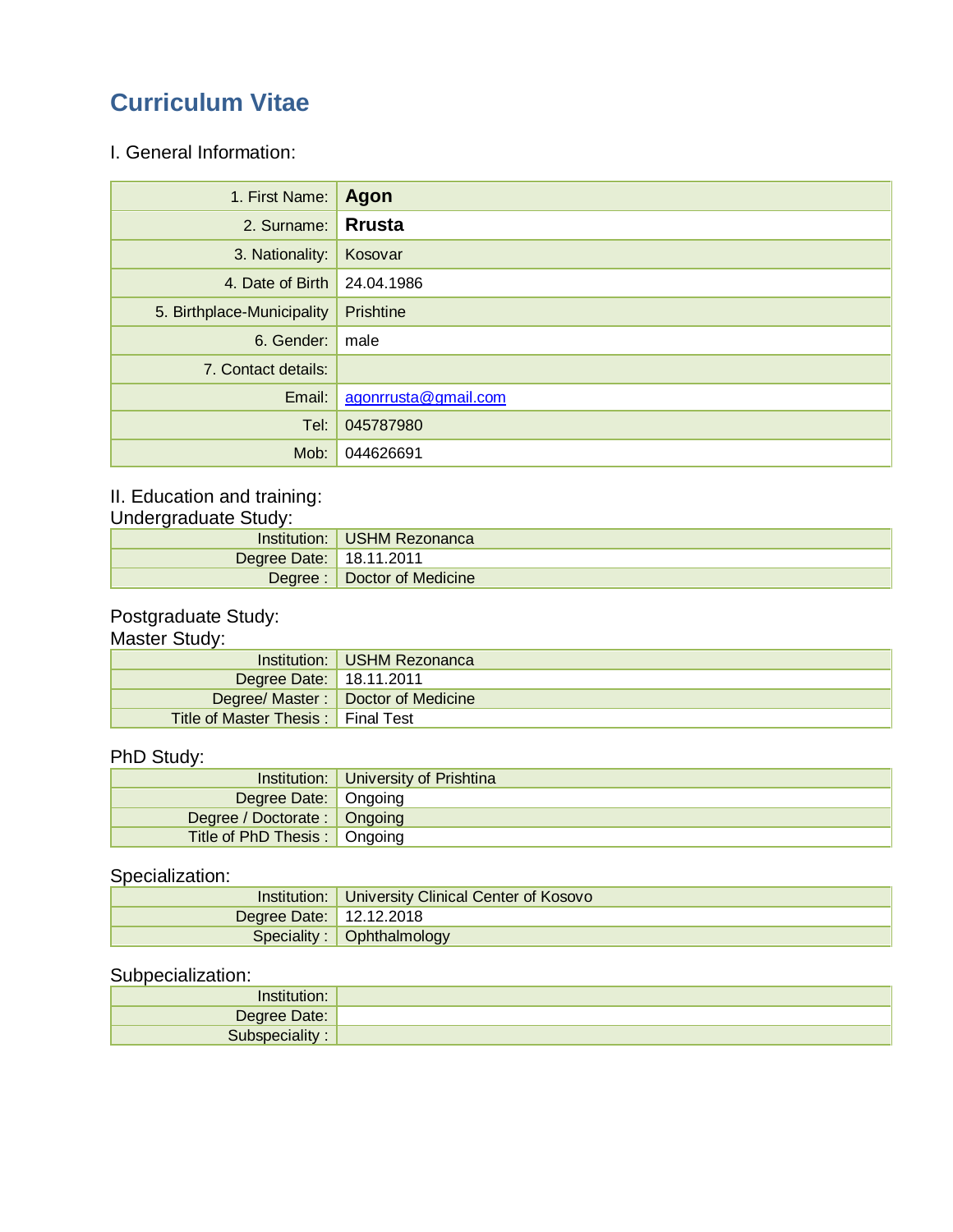#### Training:

| ີ                       |                                                            |
|-------------------------|------------------------------------------------------------|
| Institution:            | Salzburg Medical Seminars, Salzburg, Austria               |
| Degree Date:            | May 6 2017                                                 |
| <b>Training Course:</b> | Research training                                          |
| Institution:            | <b>Balkan Ophthalmic Wetlab</b>                            |
| Degree Date:            | June 6 2015                                                |
| Training Course:        | Phacoemulsification training for the operation of cataract |
| Institution:            |                                                            |
| Degree Date:            |                                                            |
| <b>Training Course:</b> |                                                            |

## III. Preview academic experience:

| 1            | Chronology of gaining academic titles | Year                | <b>University</b>     | Faculty                                      | Department                                               |
|--------------|---------------------------------------|---------------------|-----------------------|----------------------------------------------|----------------------------------------------------------|
| a            | Junior Assistant                      | 2012                | <b>USHM Rezonanca</b> | Dentistry,<br>Physiothera<br>py,<br>Pharmacy | Human<br>Physiology<br>Human<br>Pathologic<br>Physiology |
| $\mathbf{C}$ | Assistant                             | $2012 -$<br>ongoing | <b>USHM Rezonanca</b> | Dentistry,<br>Physiothera<br>py,<br>Pharmacy | Human<br>Physiology<br>Human<br>Pathologic<br>Physiology |
| d            | Lecturer                              |                     |                       |                                              |                                                          |
| e            | Senior Lecturer                       |                     |                       |                                              |                                                          |
| f            | Prof. as.                             |                     |                       |                                              |                                                          |
| g            | Prof. asoc.                           |                     |                       |                                              |                                                          |
| h            | Prof.                                 |                     |                       |                                              |                                                          |
|              | Academic of science                   |                     |                       |                                              |                                                          |

#### IV. Subject/s in which you are involved as teaching

| No.     | Study Program: | $\overline{\phantom{a}}$<br>Subject/s |
|---------|----------------|---------------------------------------|
| . .     | Dentistry      | Human Physiology                      |
| z.      | Physiotherapy  | Human Physiology                      |
| ົ<br>J. | Pharmacy       | Human Physiology                      |

## V. Research activities: Impact Factor Points for Academic Staff

|                | Research activities - Aktiviteti shkencor                                                                            |                                                  |                                                 |                                              |  |
|----------------|----------------------------------------------------------------------------------------------------------------------|--------------------------------------------------|-------------------------------------------------|----------------------------------------------|--|
|                | Specifications (Specifikimi)                                                                                         | Number of publications<br>(Numri i publikimeve)  |                                                 |                                              |  |
| N <sub>o</sub> |                                                                                                                      | From the bigining<br>(Nga fillimi i<br>karierës) | In the past 5 years<br>(Në 5 vitet e<br>fundit) | In the past 3 years<br>(Në 3 vitet e fundit) |  |
|                | Publications in the papers with "impact factor" as author<br>Publikime në revista me "impakt faktor" si autor        |                                                  |                                                 |                                              |  |
| 2              | Publications in the papers with "impact factor" as<br>coauthor<br>Publikime në revista me "impakt faktor" si koautor |                                                  |                                                 |                                              |  |
| 3              | Publications in the papers without "impact factor" as<br>author<br>Publikime në revista pa "imact faktor" si autor   |                                                  | 3                                               |                                              |  |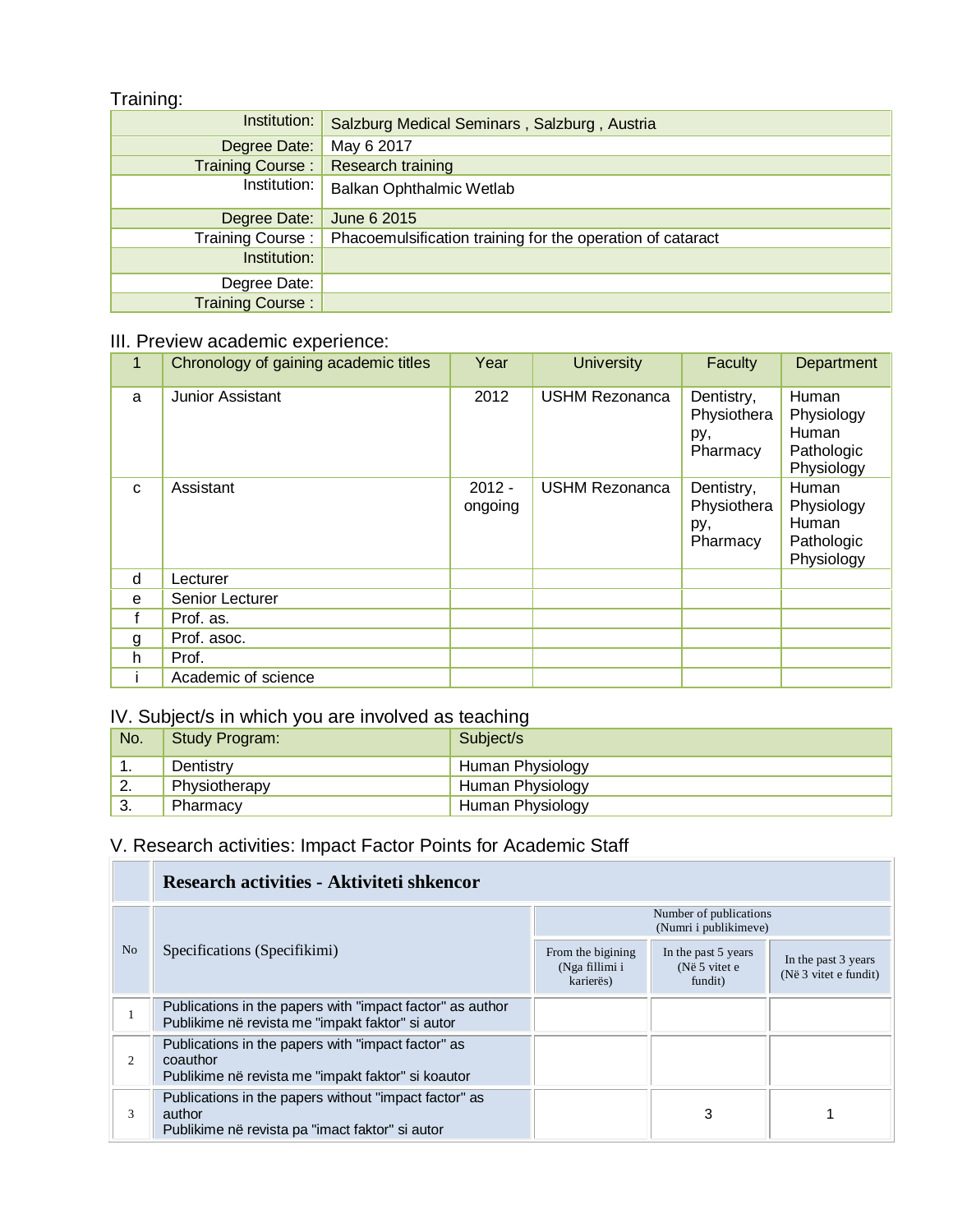| $\overline{4}$ | Publications in the papers without "impact factor" as<br>coauthor<br>Publikime në revista pa "imact faktor" si koautor |                |               |
|----------------|------------------------------------------------------------------------------------------------------------------------|----------------|---------------|
| 5              | Publications in the papers published in Kosovo as author<br>Publikime në revista të Kosovës si autor                   |                |               |
| 6              | Publications in the papers published in Kosovo as<br>coauthor<br>Publikime në revista të Kosovës si koautor            |                |               |
| $\tau$         | Abstract from scientific conferences as author<br>Abstrakte nga konferencat shkencore si autor                         | $\overline{2}$ | $\mathcal{P}$ |
| 8              | Abstract from scientific conferences as coauthor<br>Abstrakte nga konferencat shkencore si koautor                     |                |               |
| 9              | Scientific monography as author<br>Monografi shkencore si autor                                                        |                |               |
| 10             | Scientific monography as coauthor<br>Monografi shkencore si koautor                                                    |                |               |
| 11             | Scientific books as author<br>Libra shkencorë si autor                                                                 |                |               |
| 12             | Scientific books as coauthor<br>Libra shkencorë si koautor                                                             |                |               |
| 13             | Participation in international scientific projects<br>Pjesëmarrja në projekte shkencore internacionale                 |                |               |
| 14             | Other contributions<br>Kontribute tjera                                                                                |                |               |
| 15             | University Textbook - Tekst universitar                                                                                |                |               |
| 16             | No. of citation of your publications - Nr. i citimeve të<br>publikimeve tuaja                                          |                |               |
|                | <b>TOTAL</b>                                                                                                           |                |               |

## V.A.The data for publications/Citations

| No.            | Author, title, paper, year, volume, number, pages | "Impact<br>factor"<br>points | Without<br>"Impact<br>factor" | Citation of your<br>publication:<br>Journal, Volum,<br>Number, pages |
|----------------|---------------------------------------------------|------------------------------|-------------------------------|----------------------------------------------------------------------|
|                |                                                   |                              |                               |                                                                      |
| $\overline{2}$ |                                                   |                              |                               |                                                                      |
| 3              |                                                   |                              |                               |                                                                      |

#### V.B.Data for other publications

| No.      | Title, Specification | Year |
|----------|----------------------|------|
|          |                      |      |
| $\Omega$ |                      |      |
| ົ        |                      |      |
| 4        |                      |      |
| 5        |                      |      |

## V.C.Presentations/Participation in Conferences, Congresses, sympossiums, etc.

| No. | Author, title, scientific meeting, abstracts book page | Oral     | Poster            | Participat |
|-----|--------------------------------------------------------|----------|-------------------|------------|
|     |                                                        | present. | <b>v</b> present. | ion        |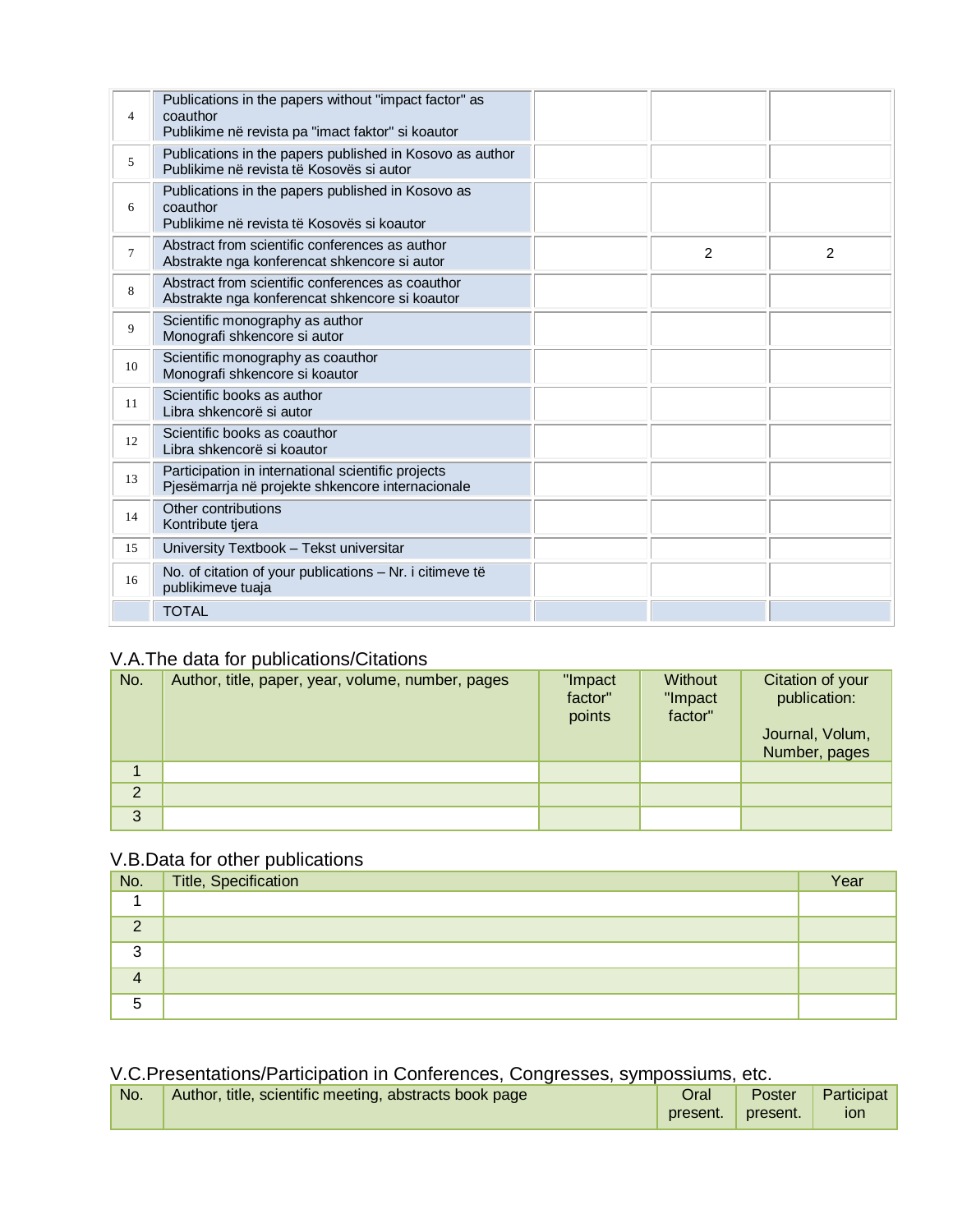| $\mathbf{1}$   | European Society of Ophthalmology, Prevalence of Refractive Error amon high school<br>students in Kosovo                                                          | ☑                       |  |
|----------------|-------------------------------------------------------------------------------------------------------------------------------------------------------------------|-------------------------|--|
| 2              | Salzburg Medical Seminars, Congenital Glaucoma in Sturge Weber Syndrome                                                                                           | $\overline{\Xi}$        |  |
| $\mathbf{3}$   | 13 <sup>th</sup> Congress of SouthEast European Ophthalmological Society, Risk of increased<br>intraocular pressure following intravitreal application of Avastin | $\boxtimes$             |  |
| $\overline{4}$ | European Society of Ophthalmic Plastic and Reconstructive Surgery, Laser treatment<br>of Portwine stain                                                           | $\boxtimes$             |  |
| 5              |                                                                                                                                                                   | $\overline{\mathbf{z}}$ |  |
| 6              |                                                                                                                                                                   |                         |  |
| $\overline{7}$ |                                                                                                                                                                   |                         |  |
| 8              |                                                                                                                                                                   |                         |  |
| 9              |                                                                                                                                                                   |                         |  |
| 10             |                                                                                                                                                                   |                         |  |
| 11             |                                                                                                                                                                   |                         |  |
| 12             |                                                                                                                                                                   |                         |  |
| 13             |                                                                                                                                                                   |                         |  |
| 14             |                                                                                                                                                                   |                         |  |
| 15             |                                                                                                                                                                   |                         |  |
| 16             |                                                                                                                                                                   |                         |  |
| 17             |                                                                                                                                                                   |                         |  |
| 18             |                                                                                                                                                                   |                         |  |
| 19             |                                                                                                                                                                   |                         |  |
| 20             |                                                                                                                                                                   |                         |  |

#### V.D. Scientific Interests:

| Topic: Prevalence of Refractive Errors among High School Students in Kosovo                                                                                                                                                                                                                 |
|---------------------------------------------------------------------------------------------------------------------------------------------------------------------------------------------------------------------------------------------------------------------------------------------|
| <b>Description:</b> Determination of refractive errors among the young                                                                                                                                                                                                                      |
| Topic: The role of OCT in the diagnosis of anterior segment disease                                                                                                                                                                                                                         |
| Description:   Ocular Coherence Tomography has revolutionized the way we diagnose and treat eye disease. It s<br>role is maily in usage in regard to the posterior segment of the eye. Recently there has been a switch<br>to apply its usage to the diagnosis of anterior segment disease. |

# VI. Working Experience:

| location: | Institution and   USHM Rezonanca, Prishtina                                                                                                  |
|-----------|----------------------------------------------------------------------------------------------------------------------------------------------|
| Period:   | April 2012 - present                                                                                                                         |
| Position: | Assistant Professor of Human Physiology                                                                                                      |
|           | Description : Teaching the principles of general and specific system based physiology to groups of<br>students in different medical branches |
|           |                                                                                                                                              |
| location: | Institution and   Peace Corps Kosovo                                                                                                         |
| Period:   | September 2015 - present                                                                                                                     |
|           | Position:   Back up medical provider                                                                                                         |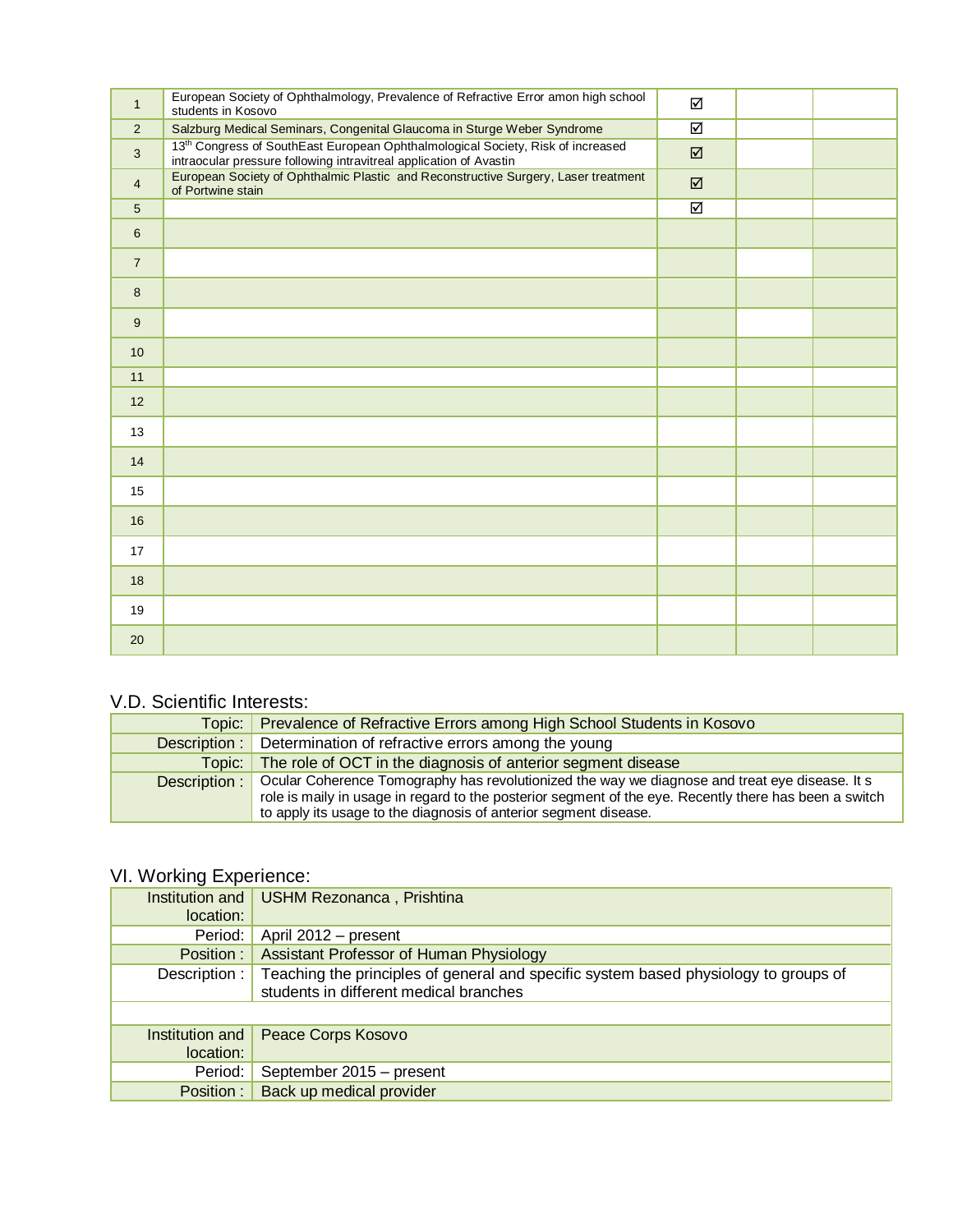| Description :                | Providing preventative and primary care to American volunteers coming to Kosovo.<br>Informing the volunteers about the risks and common diseases that are prevalent in<br>Kosovo, vaccination, regular routine examinations and other health care related services.                                                             |
|------------------------------|---------------------------------------------------------------------------------------------------------------------------------------------------------------------------------------------------------------------------------------------------------------------------------------------------------------------------------|
|                              |                                                                                                                                                                                                                                                                                                                                 |
| Institution and              | University Clinical Center of Kosovo, Prishtina                                                                                                                                                                                                                                                                                 |
| location:                    |                                                                                                                                                                                                                                                                                                                                 |
| Period:                      | July 2014 - December 2018                                                                                                                                                                                                                                                                                                       |
| Position :                   | <b>Ophthalmology Resident</b>                                                                                                                                                                                                                                                                                                   |
| Description :                | Assesing and managing patients in order to make a diagnosis, carrying out specific<br>procedures in the operating room, assisting during operations, admitting patients,<br>releasing patients from the hospital, working in a group and collaborating with<br>diabetologists, neurologists, ORL and other medical specialists. |
|                              |                                                                                                                                                                                                                                                                                                                                 |
| Institution and<br>location: | Main Family Medical Center, Drenas                                                                                                                                                                                                                                                                                              |
| Period: I                    | October 2012 - July 2014                                                                                                                                                                                                                                                                                                        |
| Position:                    | Primary care medical provider                                                                                                                                                                                                                                                                                                   |
| Description :                | Patient care at home and within surgery, taking full patients history, making physical<br>examinations, perform minor surgeries and promote preventative healthcare.                                                                                                                                                            |

## VII. Other Experiences:

| А. | Managing experiences, projects managing, etc.                                                          | Year | <b>University</b>          | Faculty  | Departmen         |
|----|--------------------------------------------------------------------------------------------------------|------|----------------------------|----------|-------------------|
|    | World Health Organization, Lectures about the<br>knowledge of elementary students about eye<br>disease | 2015 | University<br>of Prishtina | Medicine | Ophthalmol<br>ogy |
|    |                                                                                                        |      |                            |          |                   |
| 3  |                                                                                                        |      |                            |          |                   |

| <b>B.</b>              | Mobility / reasons | Year | University | <b>Faculty Department</b> |
|------------------------|--------------------|------|------------|---------------------------|
|                        |                    |      |            |                           |
| $\sqrt{2}$<br><u>.</u> |                    |      |            |                           |
| $\sqrt{2}$<br>J        |                    |      |            |                           |

| $C$ .   | <b>Members of Associations</b> | <b>Status in Association</b> | Year |
|---------|--------------------------------|------------------------------|------|
|         |                                |                              |      |
|         |                                |                              |      |
| ≏<br>C, |                                |                              |      |
|         |                                |                              |      |

## VIII. Additional information:

| Organizational skills and competences:         | Very capable at working in teams, managing groups of<br>people and professionals. |         |         |
|------------------------------------------------|-----------------------------------------------------------------------------------|---------|---------|
| Computer skills and competences:               | Very capable using Microsoft Excel, Word, Adobe,<br>Photoshop                     |         |         |
| Language skills: (1 to 5: 1 lowest - 5 fluent) |                                                                                   |         |         |
| Language                                       | Speaking                                                                          | Writing | Reading |
| English                                        | 5                                                                                 | 5       | 5       |
| Macedonian                                     |                                                                                   | っ       |         |
| Serbo-Croatian                                 |                                                                                   |         |         |